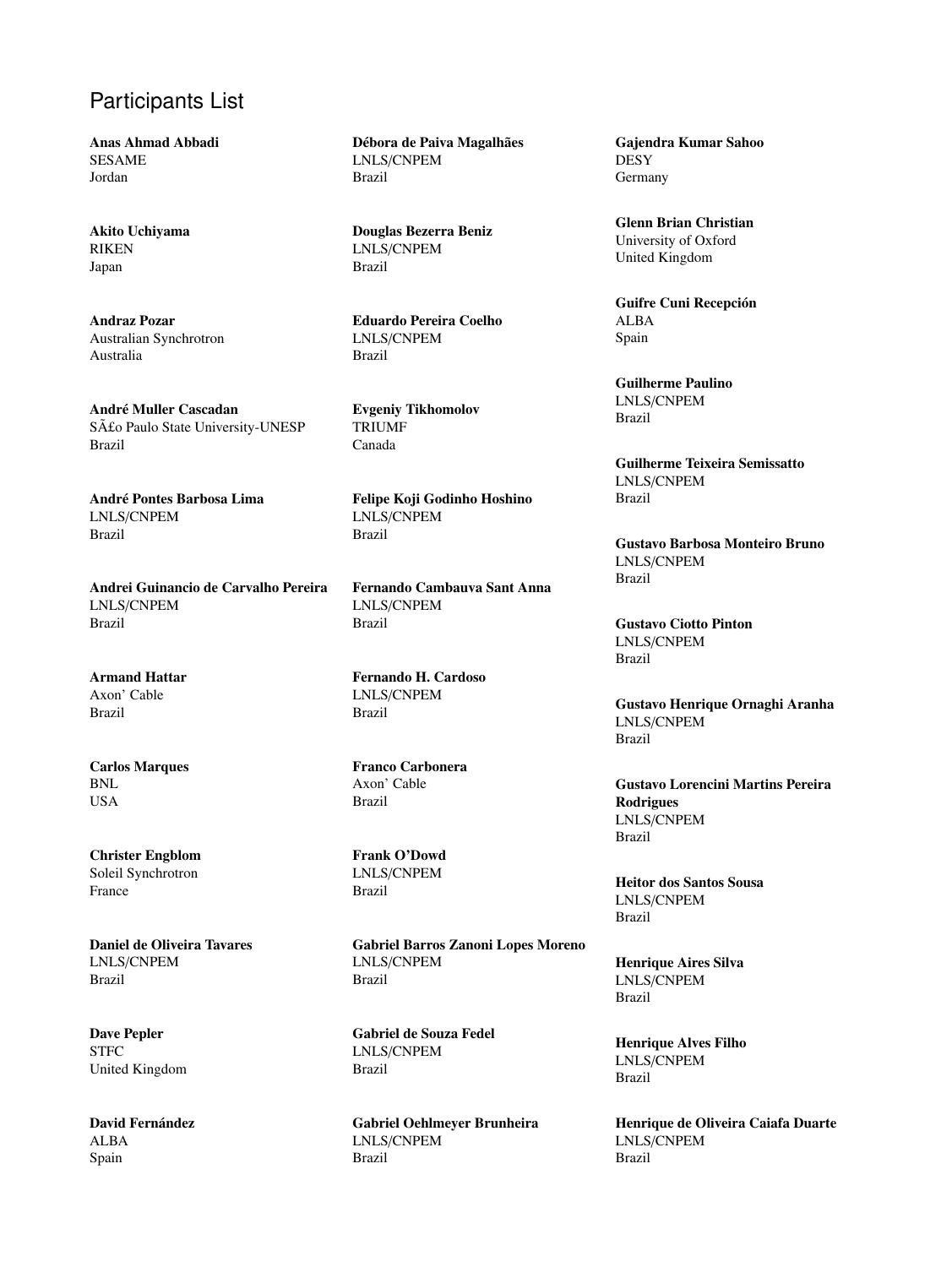Henrique Ferreira Canova LNLS/CNPEM Brazil

Henrique Geraissate Paranhos de Oliveira LNLS/CNPEM Brazil

Isa Uzun Diamond Light Source United Kingdom

Isabella Stevani LNLS/CNPEM Brazil

James Rezende Piton LNLS/CNPEM Brazil

Jameson Graef Rollins LIGO USA

Jan Chrin Paul Scherrer Institute Switzerland

Jan Marjanovic CAEN ELS France

Janito Vaqueiro Ferreira Filho LNLS/CNPEM Brazil

Javier Serrano **CERN** Switzerland

Jeferson de Souza LNLS/CNPEM Brazil

João Leandro de Brito Neto LNLS/CNPEM Brazil

João Nilton Henrique da Rosa LNLS/CNPEM Brazil

Joseph Carl Finlay Canadian Light Source Inc Canada

Júnior Cintra Maurício LNLS/CNPEM Brazil

Laís Oliveira de Souza LNLS/CNPEM Brazil

Laís Pessine do Carmo LNLS/CNPEM Brazil

Lars Fröhlich **DESY** Germany

Luana Nayara Pires Vilela CNPEM/LNLS Brazil

Lucas Alves Martins LNLS/CNPEM Brazil

Lucas Maziero Russo LNLS/CNPEM Brazil

Lucas Sanfelici LNLS/CNPEM Brazil

Lucas Volpe LNLS/CNPEM Brazil

Luciano Catani Istituto Nazionale di Fisica Nucleare Italy

Luciene Moreira Marceul Axon' Cable Brazil

Manuel Broseta Sebastia ALBA Spain

Marcelo Alexandre Leite de Moraes LNLS/CNPEM Brazil

Marcio Paduan Donadio ´ LNLS/CNPEM Brazil

Marcos Roberto Bissiano Errada LNLS/CNPEM Brazil

Mario Vaz da Silva FIlho ´ UNESP Brazil

Mark Heron Diamond Light Source UK

Martin Hierholzer **DESY** Germany

Martin Konrad Facility for Rare Isotope Beams USA

Matthias Clausen **DESY Germany** 

Mikhail Nozdrin JINR Russian Federation

Mikhail Yakopov European XFEL GmbH Germany

Minoru Tanigaki Kyoto University Japan

Mirko Milas LNLS/CNPEM Brazil

Misaki Komiyama RIKEN Nishina Center Japan